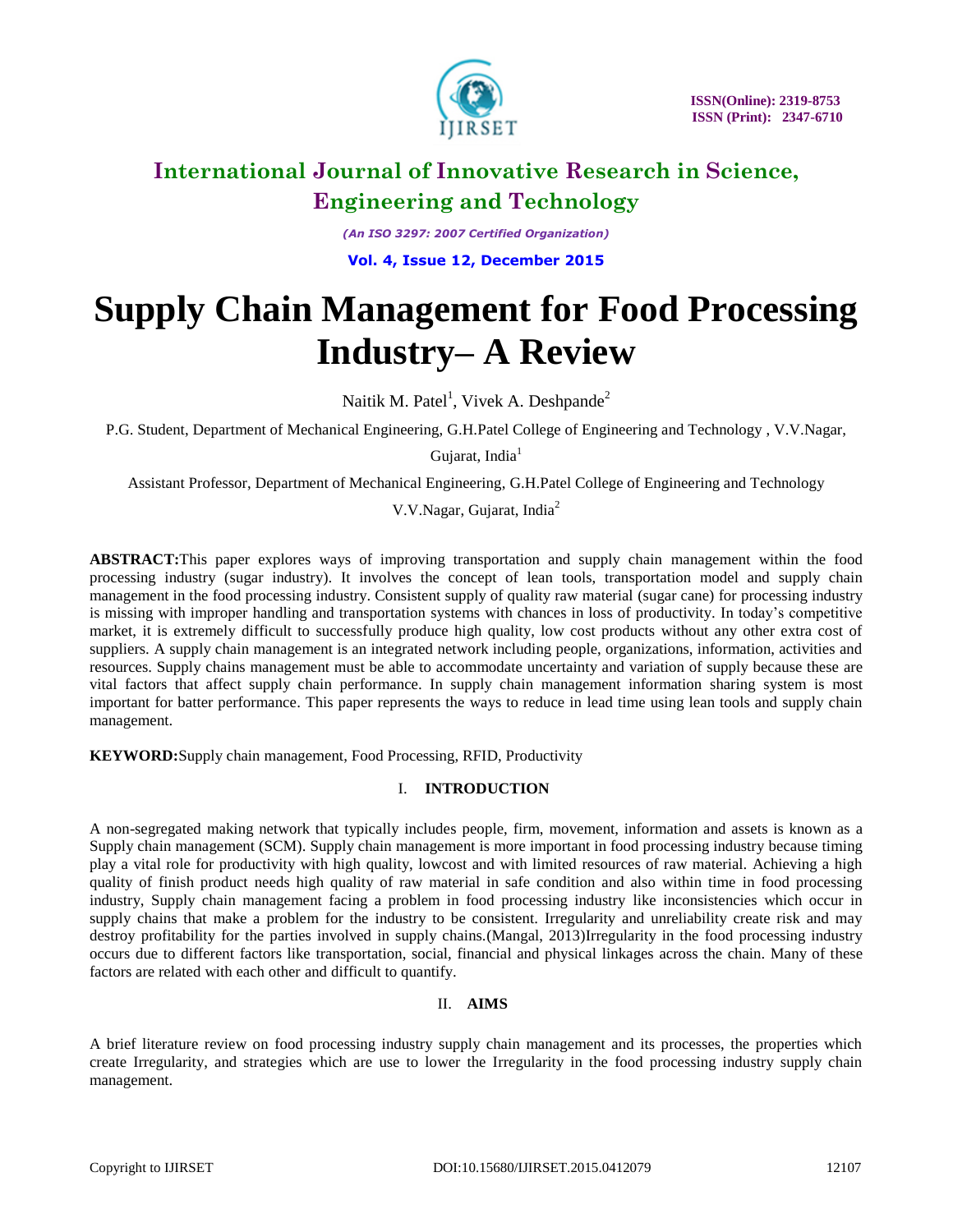

*(An ISO 3297: 2007 Certified Organization)*

#### **Vol. 4, Issue 12, December 2015**

#### III. **SUPPLY CHAIN MANAGEMENT (SCM)**

The concept of Supply Chain Management (SCM) was developed in processing management is related to customer service, demand, flow of material, and distribution for making an improvement in production. It is a combination and coordination of business activity that control the flow of material dispatch from supplier to customer.

SupplyChain management network deals with analysis of information from every node on the Supply Chain to cut down working cost. In 1776 Adam Smith proposes a development in production methods by specializing working in definite task for supply chain management. In between 1859 to1915 F.W. Taylor present with new conception of "function Management " which leads to value Engineering technique developed by L.D. Miles in 1950 to resolve storage, allotment, Scheduling processing, control issue and location layout.

In 1970 supply chain management was known as "Distribution "that classifies the Marketing organization Management, it's aimed to reducing storage, managing efficient distribution and movement of storage. From 1980s the Japanese management technique was introduced to improve the productivity.

Simultaneously increasing in cost of transport and competition had compelled to decrees supply chain operating cost. In 1990 effect on worldwide and decontrol come in large competition, which show change in supply chain management. Enhancement of customer service became a new project of Supply Chain Management In future introductionof Electronic Data Interchange (EDI) and Radio-Frequency Identification (RFID).

How supply chain management work in any food processing industry is define as the agri-industrial system aims for plantation, cutting, transport and processing form farm to mill and mill to market. All food processing industry supply chain is highly integrated and contains:

- a) Food Plantation
- b) Cutting
- c) Food Transportation to Industry
- d) Industry for Processing
- e) To Market



Figure: 1 Food Processing Supply Chain Management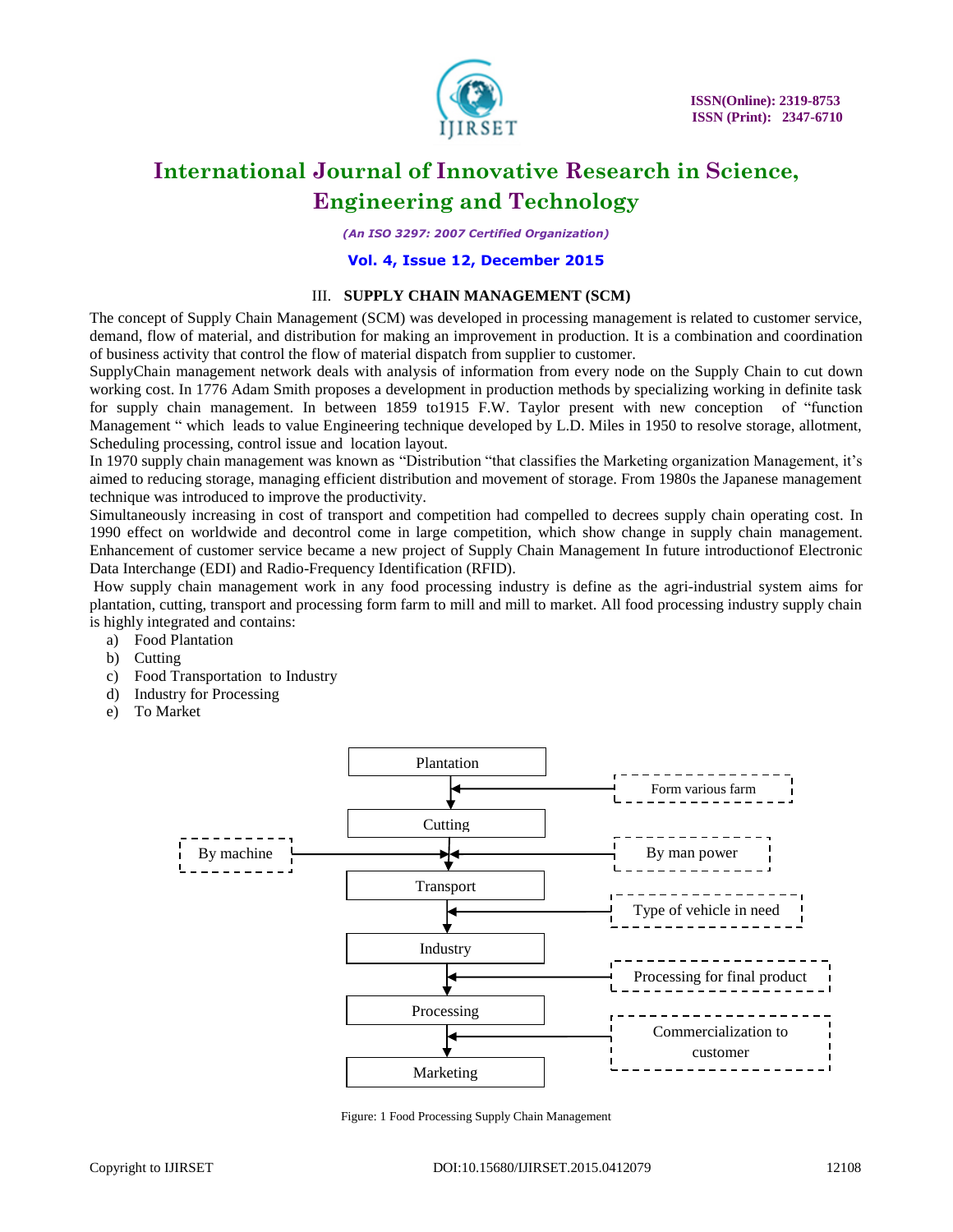

*(An ISO 3297: 2007 Certified Organization)*

### **Vol. 4, Issue 12, December 2015**

Irregularity in the food processing industry happens due to many logistical, social, economic and physiological linked across the supply chain. Most of this factor is related, such as the cutting and transporting of raw material, many physiological and social are difficult to quantify. Irregularity makes a risk and may lesser the profitability for the firm involved in the supply chain. For that reason, lessen the irregularity in the food processing supply chain has the potential to increase profitability. Impact of supply chain irregularity can belover by flexible strategies. However, flexibility is difficult due to the varying irregularity of firm in the food processing supply chain, their adverseobjectives, the geographical span of the system, managerial issue, as well as raised in cost. The combination of arrangement in plantation, cutting and milling systems are huge and differ from factory to factory. Cooperation between firms is an important component, to support well organized business operations and to less irregularity in food processing supply chains. Other supply chain makes unreliability and irregularity in food processing unit. These aspects are related with each other in supply chain. The main thing for the supply chain startsfrom farm to the processing unit. Two main aspect are reviewed are quality of raw material and flow of raw material regularity in required as per factory need per day capacity. It is difficult to manage the relationships fall beyond the scope of the study.

Get maximum recoveries using maturated food by computerized harvesting programmed, plantation of fresh variety of product, Transport of food from farm to industry within the lowest time, decrease in process stock, byproduct usage up to its micro level, delivery of finished goods to customer can be achieved by expanding intelligent supply chain in and around the firm.

Continuation of the capable in the new description of the worldwide and liberalization policy many firm are coming to stop as a result of this. In the field of supply chain there are huge changes. Information technology along supply chain makes an effective tool towards the success of business. Allfirmsare moving towards independent goals, planning for maintaining in competition. Supply chain management is area, which can give clear outlook about the future of business and hold against the competitive market.

#### IV. **SCM OBJECTIVE**

- 1. Remove communication gap between agriculture departments and transport departments to avoid delays in deliveries and avoid quality complaints
- 2. Combine the firm wise product range by build up the customer base and formulate product as main business
- 3. Eliminate all raw material cost by 5% to be competitive in the market.
- 4. Minimize the stock levels.
- 5. Reduce export and documentation and customer clearance and in delays

Supply chain management should be adopted for the continuous improvement in every part of industry.

Supply chain management exists in, marketing, planning, manufacturing, purchasing, distribution within and beyond the firm. Supply chain management shows a way to cost minimize all around the chain,the supply chain not only includes manufacturers and suppliers, but also transporters, warehouses, retailers, and customers themselves.

#### V. **RFID TECHNOLOGY**

Radio frequency identification (RFID) is a form of wireless communication that uses radio waves to identify, track objects and data collection technology.An RFID system has tags and reader that communicate with each other by radio waves. RFID tags are so small and require so little power that they don't even need a battery to store information and exchange data with readers.(Brintrup, Ranasinghe, & McFarlane, 2010) This makes it easy and cheap to apply tags to all kinds of things that people would like to identify or track.In addition, the technology usually includes an information management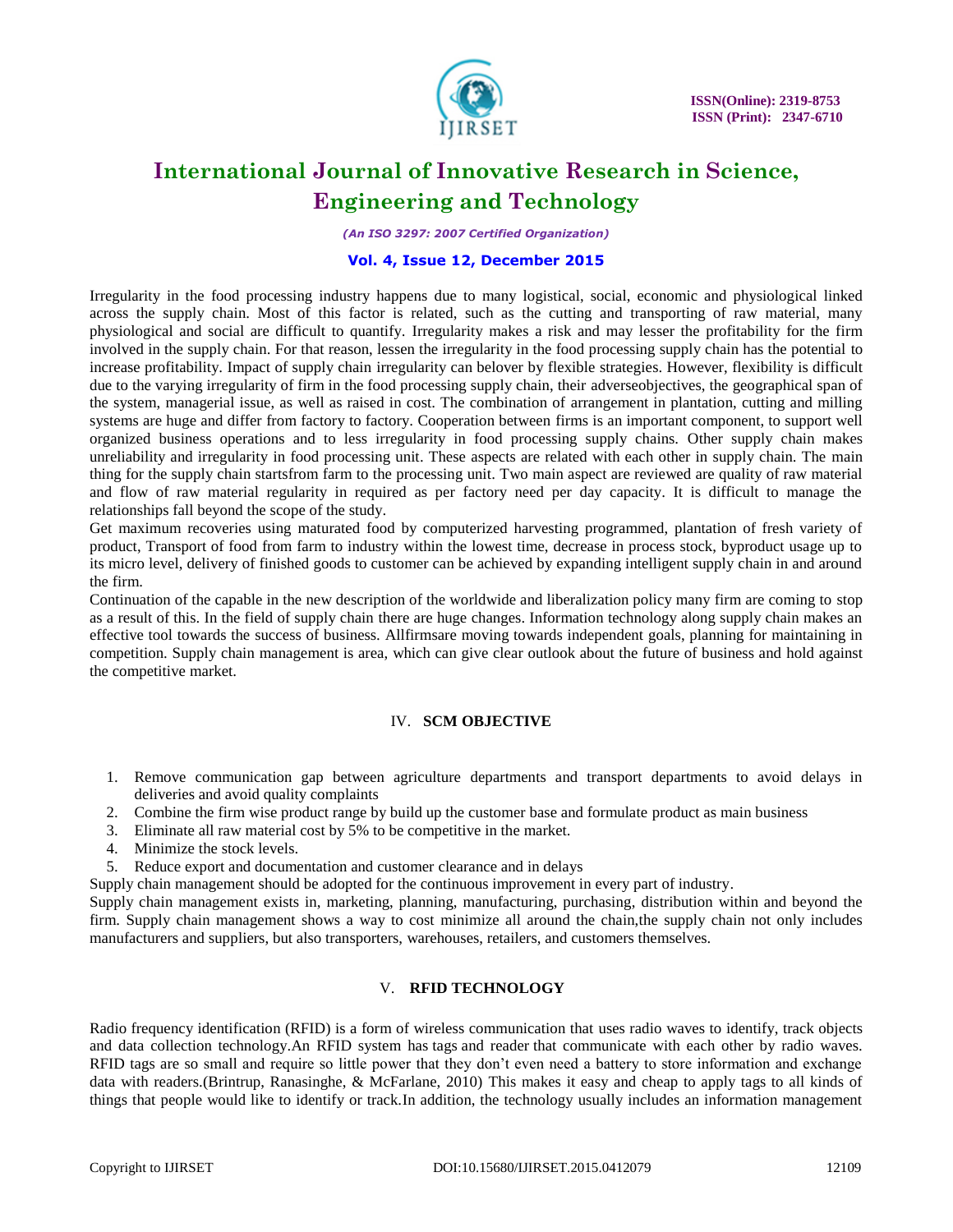

*(An ISO 3297: 2007 Certified Organization)*

### **Vol. 4, Issue 12, December 2015**

system for processing and transferring the produced data. For a more detailed description on the technology, the reader may refer to Lehpamer (2006) or Ranky (2006).

#### VI. **HISTORY OF RFID**

Early RFID technology was developed shortly after radar was invented before the Second World War.(Brintrup et al., 2010) The first application of the technology was to identify enemy planes among the country's own planes when they were arriving home (Roberti 2005).

Table: 1 Major Advancements of The Technology Since Then Are Presented.

| Decade            | Advancement                                                                                            |  |  |  |  |
|-------------------|--------------------------------------------------------------------------------------------------------|--|--|--|--|
| 1920s             | Development of radar and early RFID, which was a combination of radio broadcast technology and radar   |  |  |  |  |
| 1940 <sub>s</sub> | Identify friend or foe systems for military planes in the Second World War                             |  |  |  |  |
| 1960s             | Tagging was developed further to improve the safety and security in transporting nuclear materials     |  |  |  |  |
| 1970s             | The first US patent for active RFID tag with rewritable memory Passive transponder used to unlock a    |  |  |  |  |
|                   | door without a key. The technology was transferred to the public sector by Los Alamos Scientific       |  |  |  |  |
|                   | Laboratories in 1977 resulting in two companies, and civilian use began                                |  |  |  |  |
| 1980s             | First automated toll payment systems based on RFID Passive RFID system based on ultra-high frequency   |  |  |  |  |
|                   | (UHF) radio waves to track and identify cows First low frequency (125 kHz) systems which enabled       |  |  |  |  |
|                   | smaller transponders                                                                                   |  |  |  |  |
|                   | First high frequency (13.56 MHz) systems which offered greater range and faster data transfer rates    |  |  |  |  |
| 1990s             | First UHF system by IBM Auto-ID Centre was established at the Massachusetts Institute of Technology    |  |  |  |  |
|                   | in 1999: the research on using low-cost tags in supply chain was begun by David Brock and Sanjay Sarma |  |  |  |  |
| 2000s             | Air interface protocols (Class 1 and Class 0), and the EPC numbering scheme were developed EPC global  |  |  |  |  |
|                   | was established to commercialese EPC technology                                                        |  |  |  |  |
| 2010 <sub>s</sub> | Miniaturisation and technology development go further Cost of RFID technology continues to go down     |  |  |  |  |
|                   | Technology continues to spread within numerous fields of industry                                      |  |  |  |  |

The main parts of a RFID-based information management system include (see Figure 2)

- (1) Tag is attached to a product to identify it. The microcircuit of the tag includes a unique code and/or other information.
- (2) Tag reader (manual or gate). The information of the tag can be read and possibly altered using the reader. The reader has an antenna that emits radio waves, and the tag responds by sending back its data.
- (3) The reader is connected to an information management system, which can be used to process the information included to the tag. This generally includes a server connected to a database, and system management software with a connection to background programs such as Enterprise Resource Planning (ERP).
- (4) The end-users have an access to the database via a graphical user interface, which enables flexible use of information for various purposes.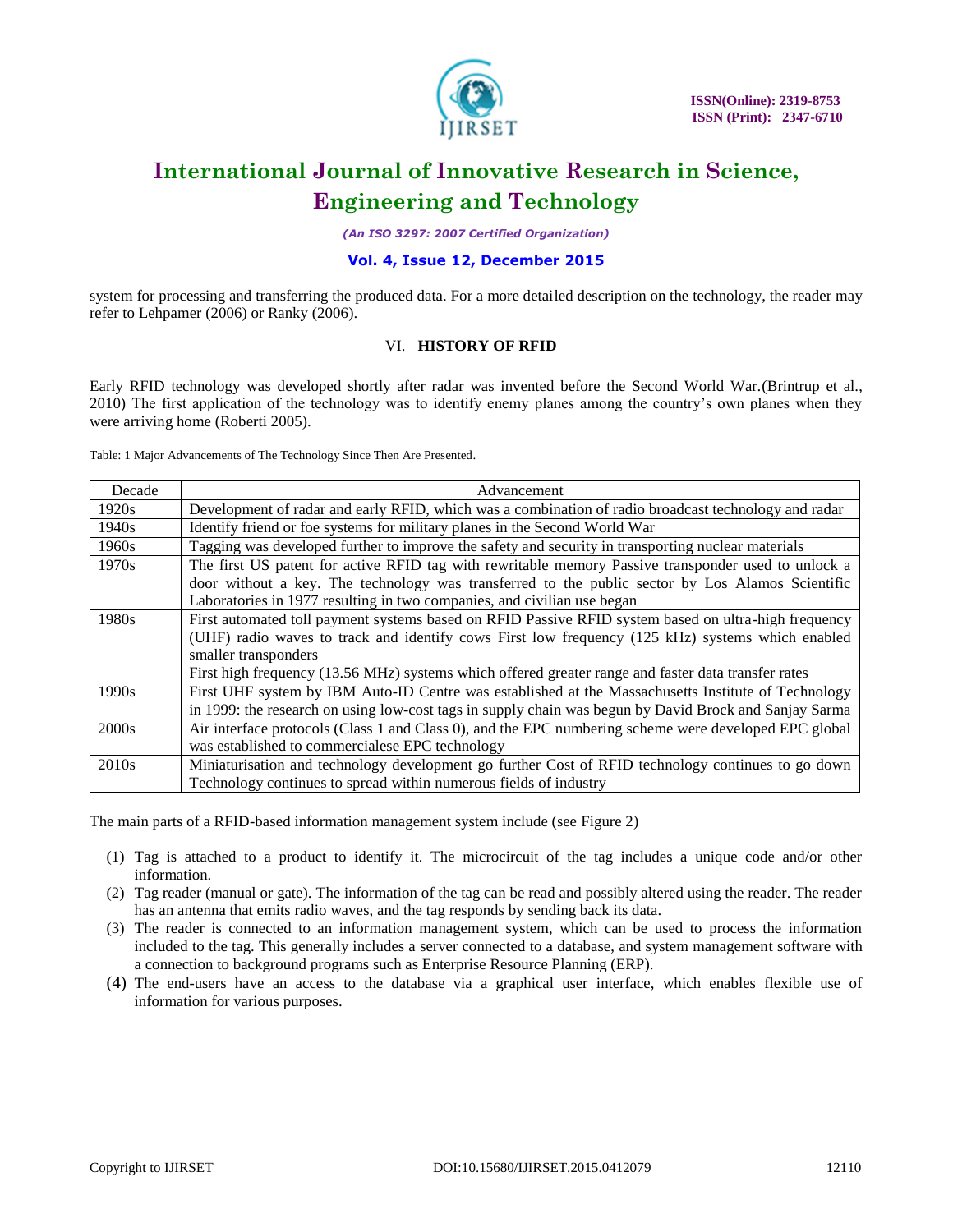

*(An ISO 3297: 2007 Certified Organization)*

**Vol. 4, Issue 12, December 2015**



Figure: 2 Main Parts ofRFID-Based Information

VII. **DISCUSSION**

I have referred six research paper including topics like supply chain management, productivity, total quality management, RFID. These topics are how much important for food processing industryis described below table with appropriate learning.

Table 2: Overview of Case Industries and Learning

| Title                       | Journal                          | Author/Authors          | Learning                  |
|-----------------------------|----------------------------------|-------------------------|---------------------------|
| Supply Chain Management-    | International<br>of<br>Journal   | (Mangal, 2013)          | SCM and TQM are tool      |
| A QualityImproving Tool in  | Application or Innovation in     |                         | for<br>improving<br>use   |
| <b>Process Industries</b>   | Engineering<br>&<br>Management   |                         | productivity              |
|                             | (IJAIEM)                         |                         | SCM use to reducing       |
|                             | Volume 2, Issue 1, January       |                         | time in transportation    |
|                             | 2013                             |                         | TOM<br>for<br>use<br>safe |
|                             |                                  |                         | delivery of raw material  |
|                             |                                  |                         | to industry               |
| Chain<br>Inbound<br>Supply  | of<br>International<br>Journal   | (Journal et al., n.d.)  | Improving<br>sugar        |
| Methodology of Indian Sugar | Engineering<br>Research<br>and   |                         | recovery by reducing      |
| Industry                    | Applications<br>(IJERA)<br>ISSN: |                         | time of<br>harvesting to  |
|                             | 2248-9622                        |                         | crushing with the help of |
|                             |                                  |                         | inbound logistic          |
| Food safety and             | Chain<br>Emerald<br>Supply       | T.P.<br>Wilson.<br>W.R. | communication<br>Using    |
| traceability in the         | Management: An International     | Clarke (Authors, 2007)  | technologies<br>and       |
| agricultural supply         | Journal, Volume 3                |                         | for<br>computer<br>safe   |
| chain: using the            |                                  |                         | delivery and reduce time  |
| Internet to deliver         |                                  |                         | for delivery              |
| Traceability                |                                  |                         |                           |